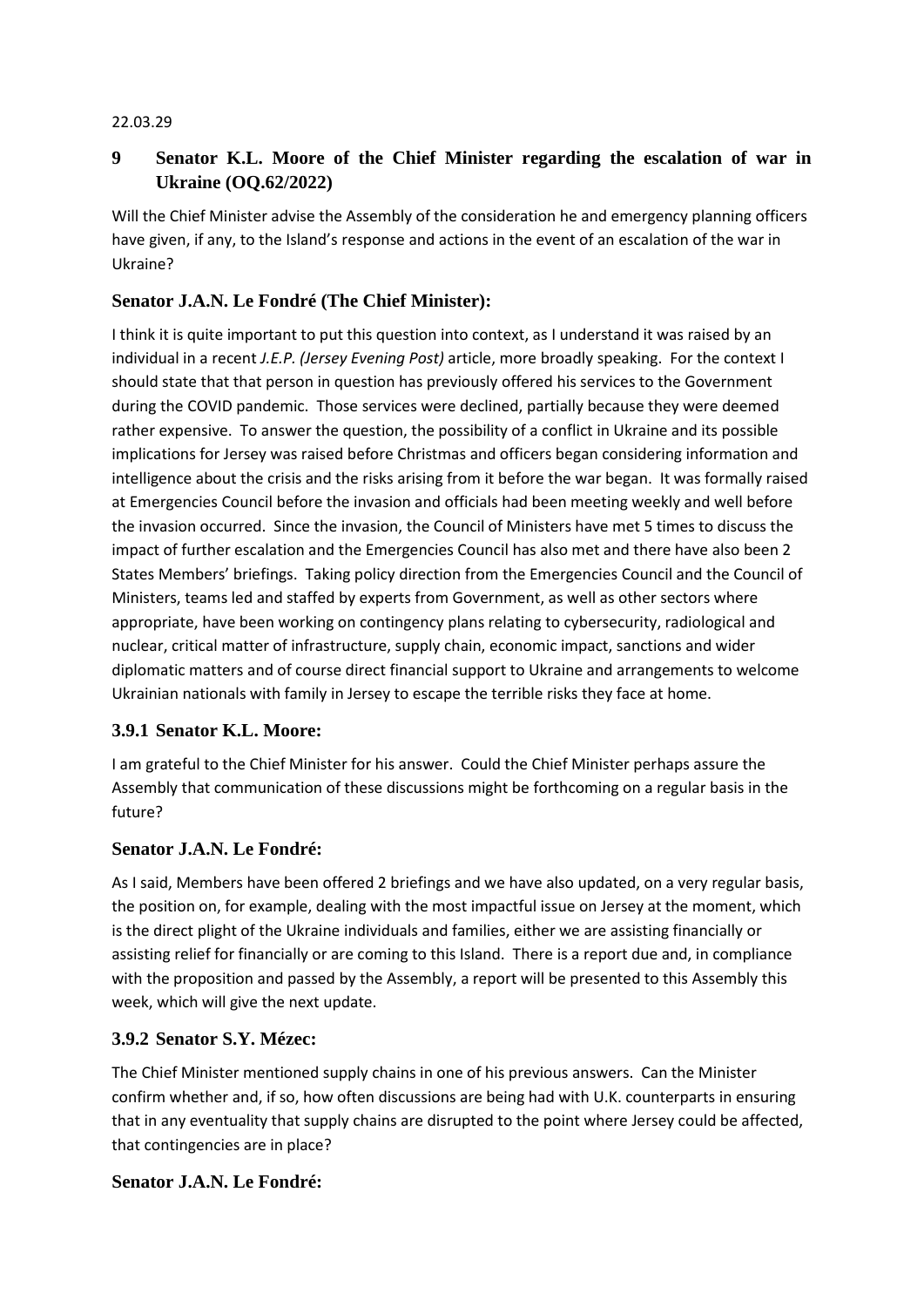I would have to go in and see the information as to how often the discussions they are having are, but I would point out that obviously there has been a lot of contingency planning around Brexit over the last 2 years or plus and during COVID. In fact it has been more than 2 years and, therefore, that all feeds into the contingency planning that is already in place.

# **3.9.3 Deputy R.J. Ward:**

Can the Minister reassure us that, in a similar situation regards Brexit of us being a key part of the U.K. supply chain, those reassurances are in place should there be - and we do not want to see it any escalation in the war in Ukraine that may affect our supply chain?

## **Senator J.A.N. Le Fondré:**

Insofar as I can give any assurance on that front, yes. It is my understanding there is absolutely no difference. In terms of how I answered Senator Mézec's response, i.e. the contingency plan that was put in place for Brexit and also during the COVID side of things, all that contingency planning remains in place. Supply chains are one of the issues that remain very clearly the focus of the officers who are dealing with this on a very, very regular basis.

## **The Greffier of the States (in the Chair):**

Senator Mézec, did I miss your supplementary in my keenness to hear Deputy Ward?

## **Senator S.Y. Mézec:**

You did not but I was hoping I might since I did not ask for a supplementary or ask a single question that is not connected to my original one, if there is time when other Members have asked.

# **The Greffier of the States (in the Chair):**

Well, we will see. Deputy Ward, did you have a supplementary?

### **Deputy R.J. Ward:**

No, thank you, Sir.

### **3.9.4 The Connétable of St. John:**

Can the Minister confirm that our supply chain partners are involved in these meetings that he has indicated are taking place on a regular basis?

[11:00]

### **Senator J.A.N. Le Fondré:**

I will confirm directly later. My understanding is absolutely, yes, because of the way of the structure, which I think Members were briefed on, so, for example, if I use the utilities, which I know is not the same, but the utility companies do have representation on all the relevant boards. My expectation and understanding from previous instructions we have is that the supply people are involved as well. I will go back and confirm that but that was certainly my expectation and it is my understanding.

### **The Greffier of the States (in the Chair):**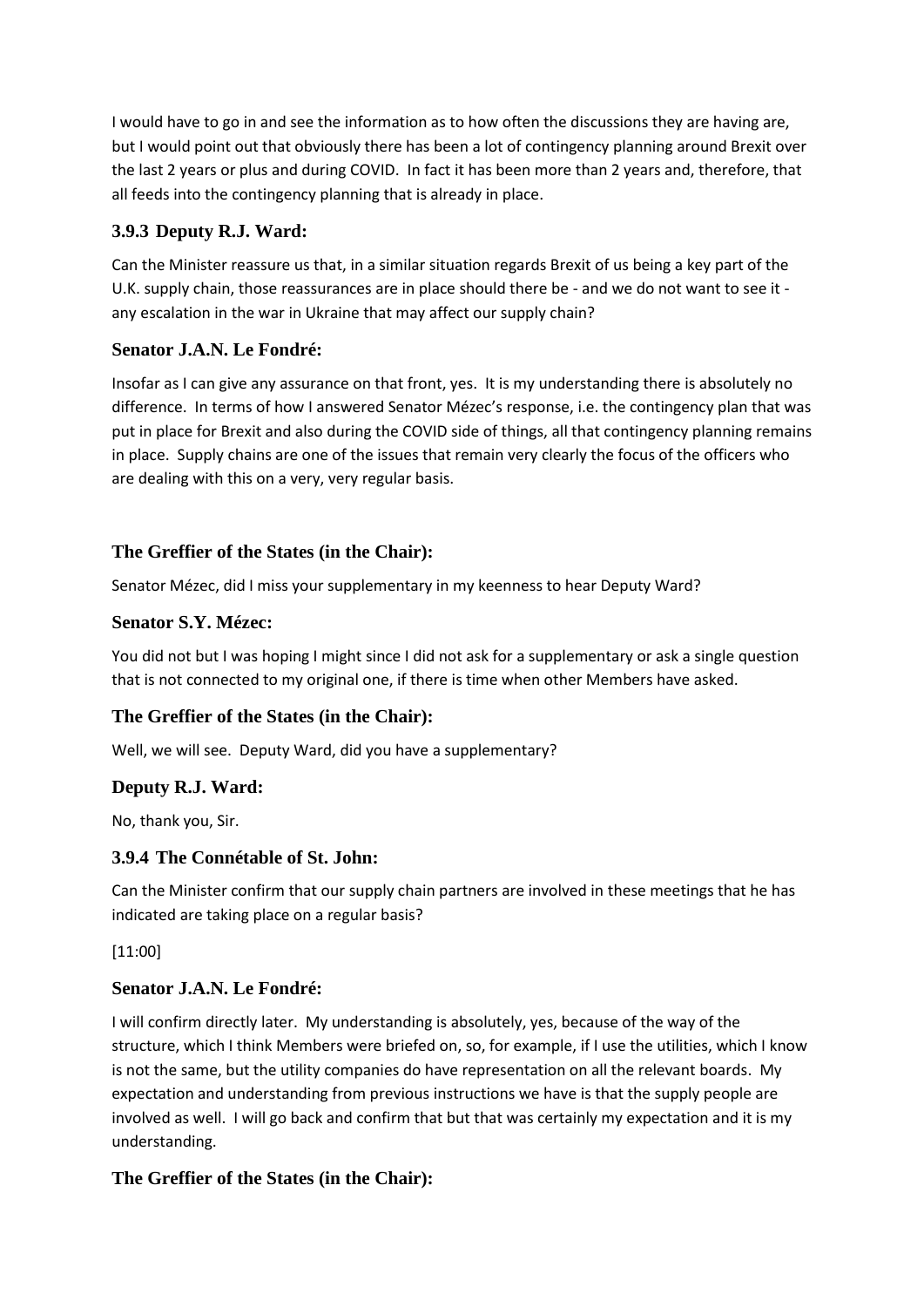We are doing well for time and this is an important subject so I will allow Senator Mézec.

#### **The Connétable of St. John:**

A supplementary, Sir?

### **The Greffier of the States (in the Chair):**

Sorry, you were slow off the mark there, Constable.

### **3.9.5 The Connétable of St. John:**

I always wait, Sir. Does the Chief Minister agree with me that it is time to review on-Island stocks of essential supplies because of threats such as the Ukrainian war?

#### **Senator J.A.N. Le Fondré:**

I think, from that perspective, it depends what we mean because it might have been before the Connétable was in this Assembly, and I cannot recall now, but there were discussions, for example, around emergency warehousing being required for Brexit versus COVID and there were a variety of discussions obviously. What you are getting involved in there is the commercial side of the supply chain versus, for example, what we need to do within the health service side for those kind of emergency supplies. Again, I make the point that we have no disruptions in the supply at all at the moment but, obviously, all of this remains very actively under review on a very regular basis.

### **The Greffier of the States (in the Chair):**

Senator Mézec, one question please.

#### **3.9.6 Senator S.Y. Mézec:**

Could I ask the Chief Minister who, at both political and officer levels, is responsible for overseeing the maintenance of our resilience against potential cyberattacks should the war escalate and how much time are they dedicating to this role at the moment?

#### **Senator J.A.N. Le Fondré:**

Well, for obvious reasons, I will not go into too many details about issues around cybersecurity. What I will remind the Senator of is there is one individual, by the way, who I will not name, who is responsible for cybersecurity and that percolates down in terms of the official level. I remind the Senator of the briefing we gave Members back, I think, in 2019 in terms of the early days of the first Government Plan which was around our systems and around the investment that we were putting in there. I think Members have had a further update on I.T. (information technology) generally in the more recent past. There is an individual who is then responsible and we do obviously tie in both locally to bodies outside of government and also international bodies.

### **The Greffier of the States (in the Chair):**

The Ministerial responsibility, I think, was part of the question, Chief Minister.

### **Senator J.A.N. Le Fondré:**